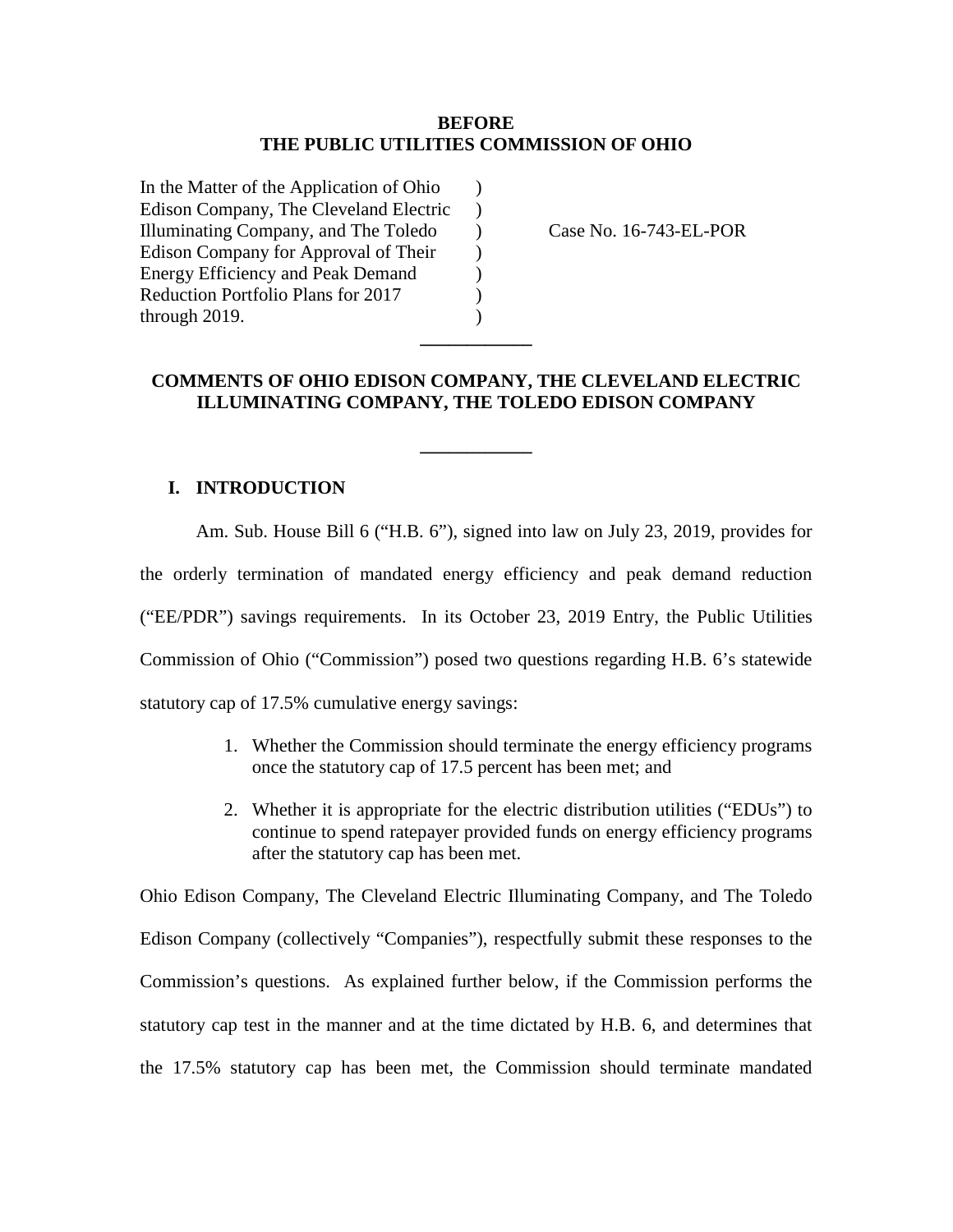EE/PDR programs. However, H.B. 6 requires the Commission to make the statutory cap calculation after December 31, 2020.

#### **II. RESPONSES TO COMMISSION'S QUESTIONS**

## **A. Question 1: Whether the Commission Should Terminate the Energy Efficiency Programs Once the Statutory Cap of 17.5% Has Been Met**

The Companies agree that once the Commission has determined, in accordance with the process and timing detailed in H.B. 6, that the cumulative energy savings collectively achieved by all EDUs is at least 17.5%, the Commission should take steps to terminate mandated EE/PDR portfolio plans. It is important to observe, however, that the calculation required by H.B. 6 requires the Commission to make the cumulative energy savings determination after December 31, 2020.

# **1. H.B. 6 requires the Commission to perform the statutory cap calculation after December 31, 2020**

H.B. 6 provides for the termination of Commission-approved cost recovery mechanisms for compliance with R.C. 4928.66 upon the date that full compliance with the EE/PDR savings requirements in division  $(A)(1)(a)$  of R.C. 4928.66 shall be deemed to have been achieved, except as necessary for reconciliation.<sup>[1](#page-1-1)</sup> See R.C. 4928.66(G)(3). Full compliance with the EE/PDR savings requirements of division  $(A)(1)(A)$  shall be deemed to have been achieved if the Commission determines under H.B. 6 that the statutory cap of 17.5% has been met. See R.C.  $4928.66(G)(2)(a)$  $4928.66(G)(2)(a)$  $4928.66(G)(2)(a)$ .<sup>2</sup> As explained below, H.B. 6 requires the Commission to perform the statutory cap calculation after December

<span id="page-1-1"></span> $1$  H.B. 6 provides that the cost recovery mechanisms "shall terminate except as may be necessary to reconcile the difference between revenue collected and the allowable cost of compliance associated with compliance efforts occurring prior to the date upon which full compliance with division  $(A)(1)(a)$  of this section is deemed achieved." R.C.  $4928.66(G)(3)$ .

<span id="page-1-0"></span><sup>&</sup>lt;sup>2</sup> Division (G)(2)(b) also requires the Commission to follow the process set forth in Division (G)(1). See R.C. 4928.66(G)(2)(b).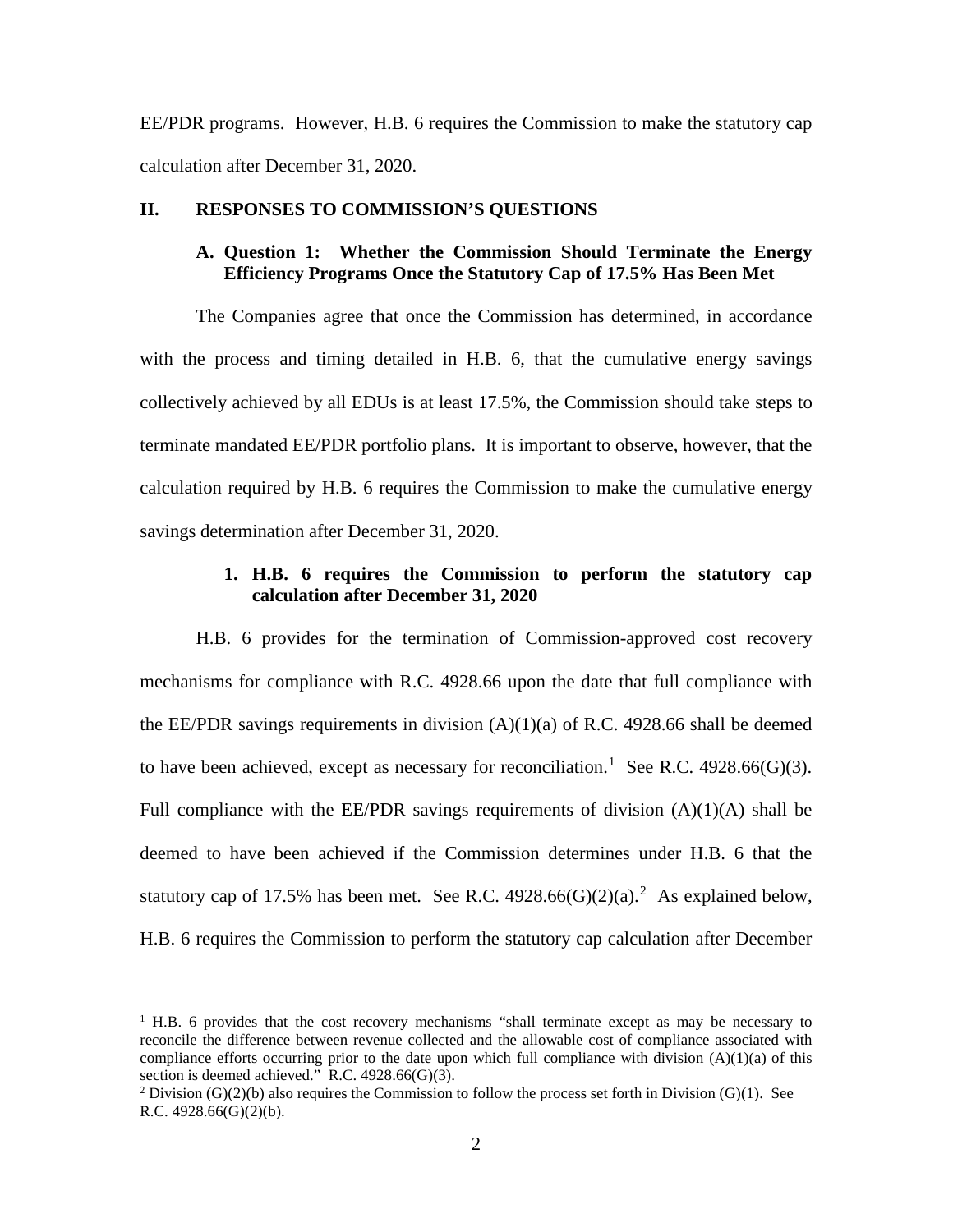31, 2020, using actual sales data through calendar year 2020.

In determining whether the 17.5% statutory cap has been met, the Commission must follow the process set forth in division (G)(1) of R.C. 4928.66. See R.C.  $4928.66(G)(2)(a)$ . Division  $(G)(1)$  requires the Commission to make the statutory cap calculation "as of December 31, 2020" but "not later than February 1, 2021." R.C.  $4928.66(G)(1)$ . Division  $(G)(1)$  further requires the Commission, in calculating whether cumulative energy savings have reached the statutory cap, to use an energy savings baseline that is based on total kilowatt hours sold by all EDUs in the calendar years 2018, 2019, and 2020. R.C. 4928.66(G)(1)(b).

Because the statutory cap calculation must be performed "as of December 31, 2020," and because the calculation must use a baseline that includes actual sales data for calendar year 2020, the Commission necessarily must perform the statutory cap calculation required by division  $(G)(1)$  after December 31, 2020. Consistent with this timing of the Commission's statutory cap calculation, H.B. 6 requires the Commission to extend the Companies' existing EE/PDR portfolio plans through December 31, 2020, see R.C. 4928.66(F)(2), and requires the Commission to increase the existing plan's budget for the extended year, while keeping all terms and conditions the same, see R.C. 4928.66(F)(3).

# **2. Determining whether to terminate EE/PDR programs based on the 17.5% statutory cap calculation after December 31, 2020 provides for an orderly conclusion to EDUs' portfolio plans mandated by R.C. 4928.66**

The continuance of EE/PDR portfolio plans through December 31, 2020 will provide for an orderly conclusion to over ten years of mandated EE/PDR programs and avoid negative consequences that would result from an abrupt termination. For instance,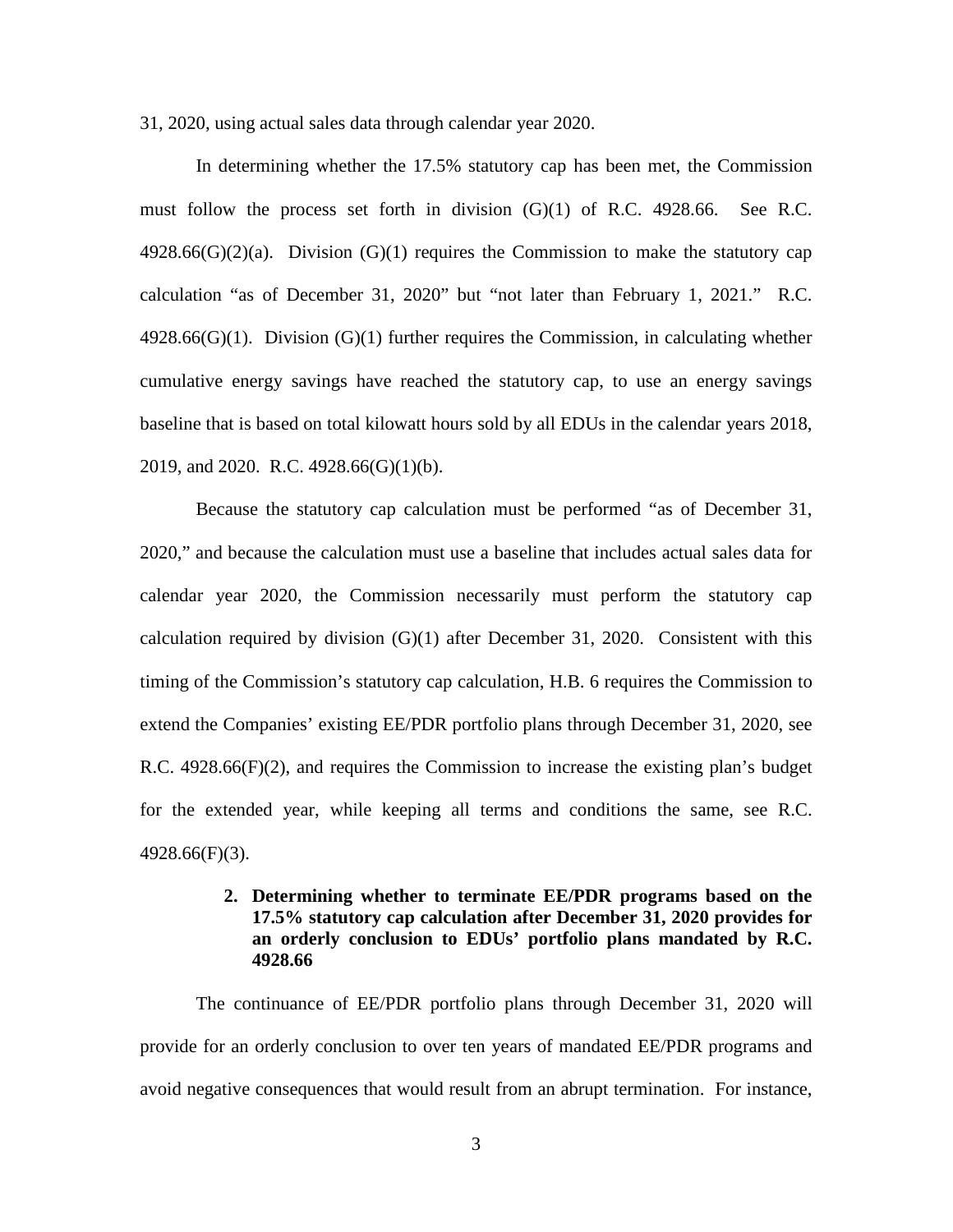EDUs and contracted vendors have already prepared and planned to meet the statutory mandate of one percent incremental energy savings for 2020, in reliance on H.B. 6 provisions that extend the Companies' existing EE/PDR plans through December 31, 2020. Also, H.B. 6's orderly termination of mandated EE/PDR portfolio plans will be less disruptive for customers, efficiency vendors and business owners operating in Ohio's EE/PDR industry, as well as their employees. Uncertainty in the timing of the termination of mandated EE/PDR portfolio plans will result in less efficient investment, staffing, inventory, and negatively impact other business decisions.

In addition, H.B. 6's extension of existing EE/PDR portfolio plans through December 31, 2020 provides for a full processing of pending program activity under a known schedule. For example, rebate-eligible major appliance purchases such as central air conditioners involve a lag between purchase, installation and application for rebates. Longer time lags also exist between scheduling, performance of energy audits, and implementation of audit-recommended efficiency measures. And even longer time lags are involved in commercial and industrial customer capital investment decisions involving efficient equipment purchases, installations and process improvements. These customers have and are making investment decisions today with the full expectation that their projects will be rebated throughout 2020 based on the specific language provisions of H.B. 6. H.B. 6's continuation of existing EE/PDR portfolio plans through December 31, 2020 allows cohesive messaging and orderly program operations throughout the full spectrum of program marketing and implementation channels, providing for the necessary notice for informed consumer choices.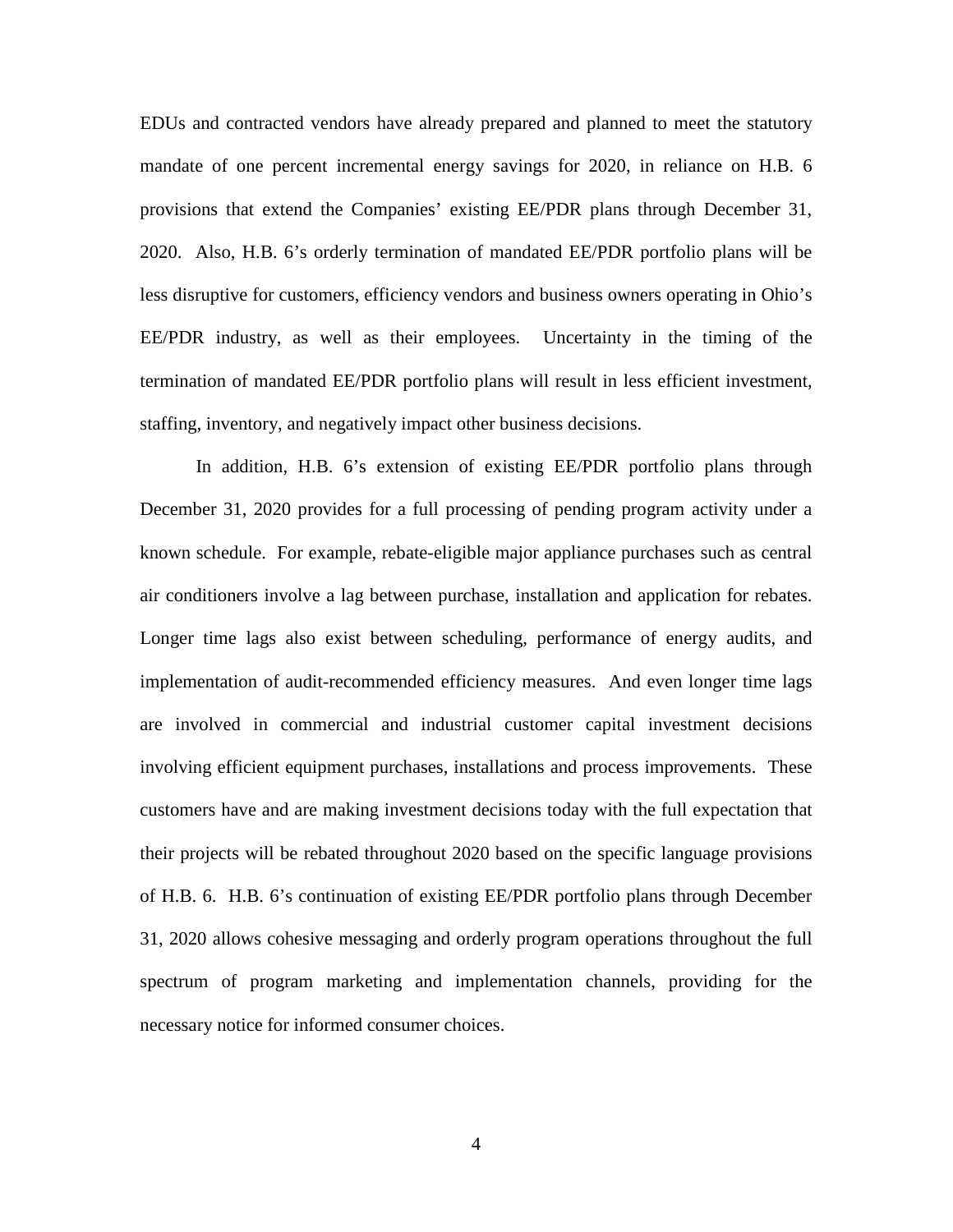If the Commission directed an early termination of mandated EE/PDR portfolio plan programs prior to December 31, 2020, it would alter expectations and cause market disruptions. If the Commission did make such a determination, it must allow sufficient time to smoothly and efficiently implement process and contractual changes necessary to wind down all portfolio plan program operations, and must allow for EDUs to recover all related costs.

## **B. Question 2: Whether It Is Appropriate for the EDUs to Continue to Spend Ratepayer Provided Funds on Energy Efficiency Programs After the Statutory Cap Has Been Met**

#### **1. Voluntary EE/PDR Programs which an EDU has proposed and the Commission has approved should remain available**

As the Companies explained above, the Commission's determination of whether the statutory cap has been met under H.B. 6 must occur after December 31, 2020. If the statutory cap has been met, then the question of whether it is appropriate for the EDUs to continue to spend ratepayer provided funds on EE/PDR programs depends on the nature of the program. The Companies agree that it would not be appropriate for the EDUs to continue to spend ratepayer funds on the existing EE/PDR portfolio plan programs which the Commission has approved for an EDU to comply with the mandates of R.C. 4928.66. However, voluntary EE/PDR programs proposed by an EDU outside of R.C. 4928.66 should remain an available option subject to the merits of the proposed programs and Commission approval.

Voluntary efficiency programs have existed for years and have been approved because the Commission found them to be cost effective, beneficial to customers and in furtherance of state policies. (*See*, for example, *In the Matter of the Application of East Ohio Gas Company d/b/a Dominion East Ohio for Authority to Increase Rates and*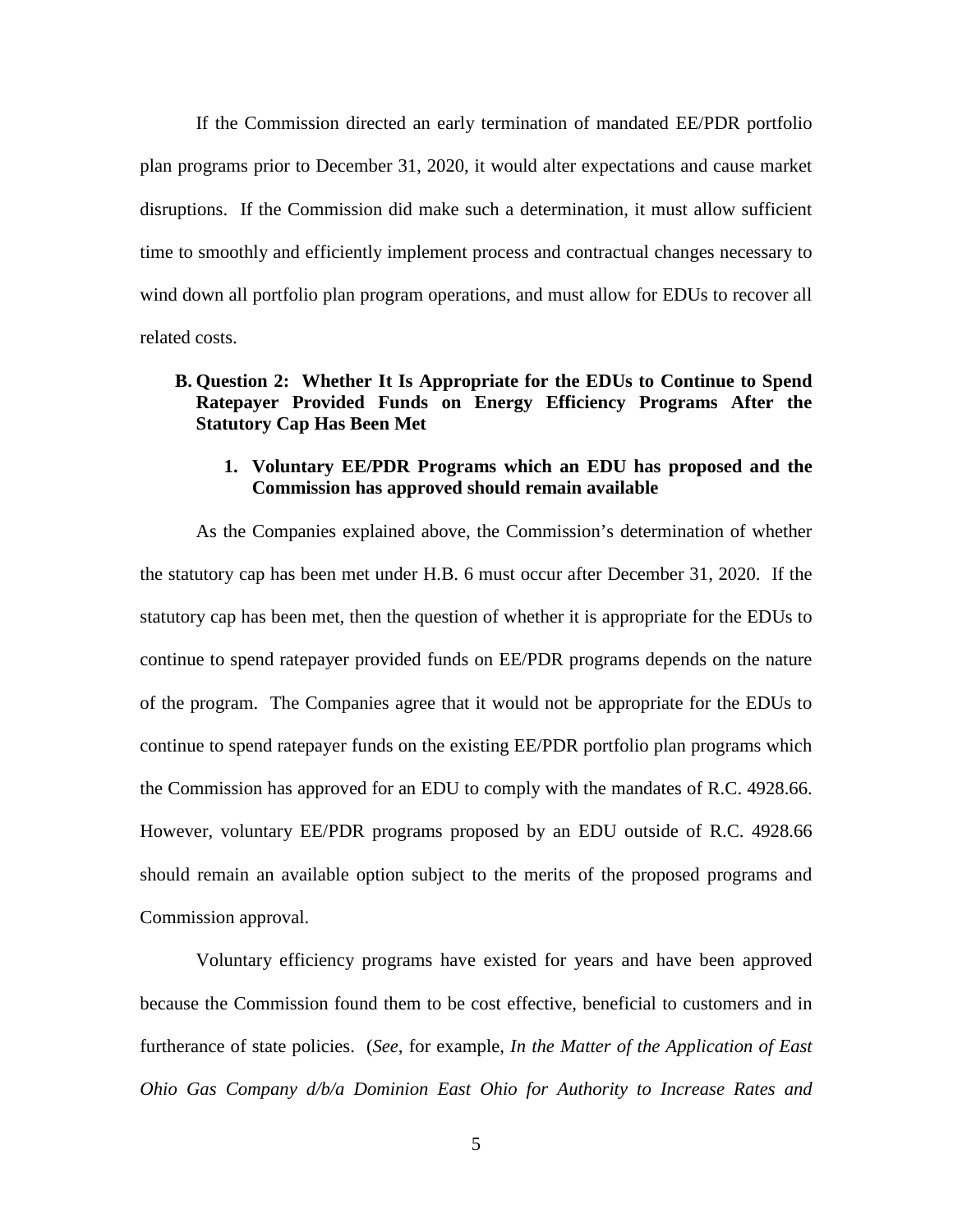*Charges* (consolidated with other cases), Case No. 07-829-GA-AIR, Opinion and Order, October 23, 2008, p. 22-23 ("To that end, the Commission has recognized that DSM program designs that are cost-effective, produce demonstrable benefits, and produce a reasonable balance between reducing total costs and minimizing impacts on nonparticipants are consistent with Ohio's economic and energy policy objectives.") Such programs should remain a viable option for EDUs and their customers in lieu of the mandates now set to expire, with full and timely cost recovery for EDUs.

## **2. Continuation of the Companies' cost recovery mechanism that includes compliance with R.C. 4928.66 is necessary for fulfillment of obligations under the Companies' stipulated ESP IV**

As mentioned above, H.B. 6 provides for the termination of Commissionapproved cost recovery mechanisms for compliance with R.C. 4928.66 upon the date that full compliance with the EE/PDR savings requirements in division  $(A)(1)(a)$  of R.C. 4928.66 shall be deemed to have been achieved. See R.C.  $4928.66(G)(3)$ . The Companies' Commission-approved cost recovery mechanism that includes recovery of costs to comply with R.C. 4928.66 is the Demand Side Management and Energy Efficiency Rider (Rider DSE). While H.B. 6 requires the Commission, upon determining that the 17.5% statutory cap has been met, to terminate the R.C. 4928.66 cost recovery mechanism except as may be necessary for a final reconciliation or revenues and costs, the Companies' Rider DSE is more than the Companies' cost recovery mechanism for compliance with R.C. 4928.66. Thus, while recovery of mandated EE/PDR program costs must cease under Rider DSE as described above, the Rider DSE mechanism must continue to exist for other purposes, particularly including the fulfillment of obligations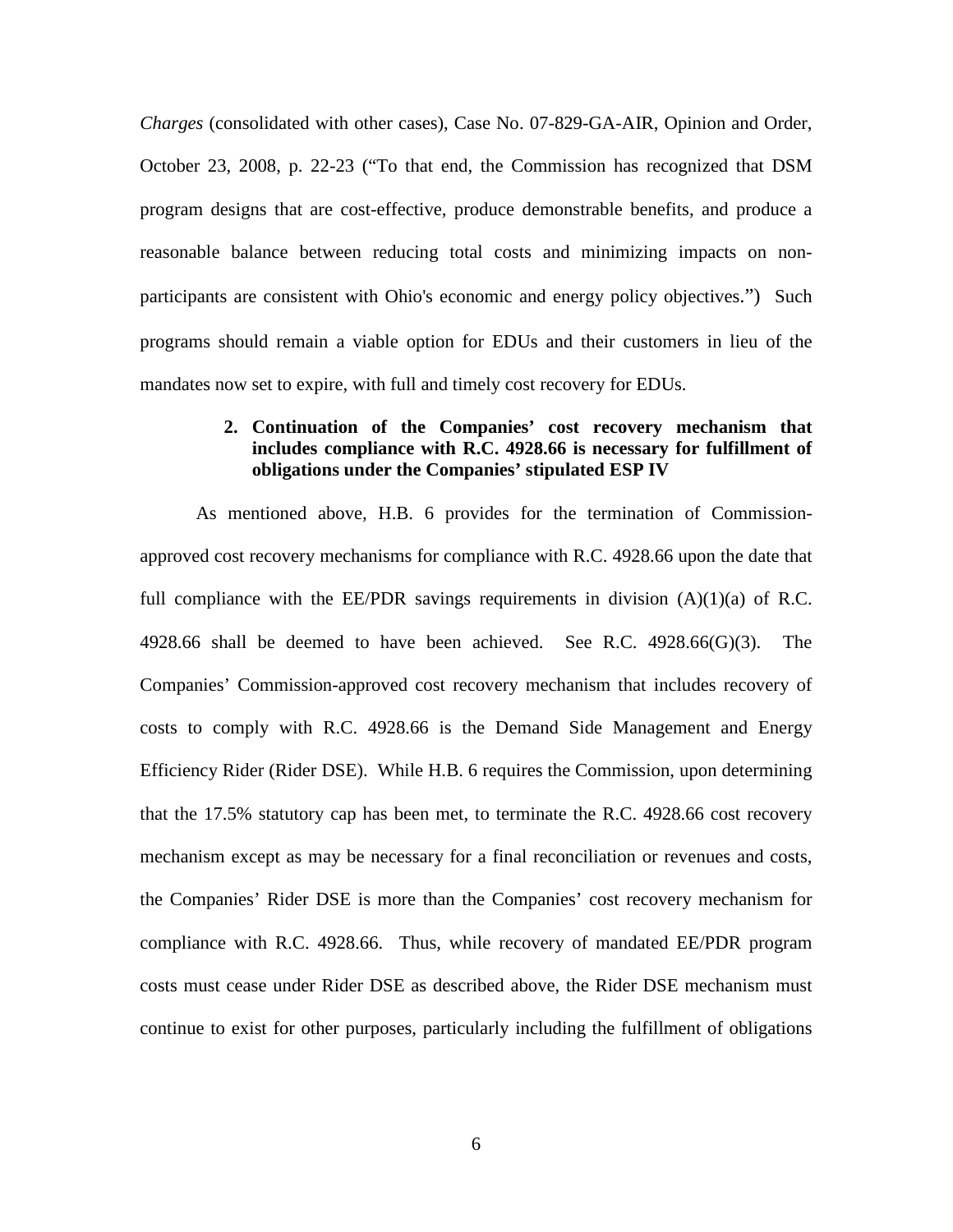under the Companies' most recent electric security plan, ESP IV. See Case No. 14-1297- EL-SSO.

In ESP IV, the Commission authorized the use of Rider DSE for the recovery of costs the Companies incur to meet ESP IV obligations that are not for compliance with R.C. 4928.66. In their ESP IV stipulation, to the parties agreed to, and the Commission approved, demand-side management or energy efficiency related programs separate and apart from their Commission-approved EE/PDR portfolio plan. The Commission approved the Companies' recovery of the costs of these stipulated commitments through Rider DSE. For instance, the Commission approved the ESP IV stipulation provision regarding additional energy efficiency audits for commercial and industrial customers through 2024, and the recovery of costs through Rider DSE:

> The number of ASHRAE Level II Energy Efficiency Audits for C&I customers to be performed by the Companies under section V.B.4 of the Stipulation is modified as follows: 58 in 2016; 100 per year in 2017 through 2023; and 42 in 2024. All costs the Companies incur to conduct the audits shall be recovered through Rider  $DSE.<sup>3</sup>$  $DSE.<sup>3</sup>$  $DSE.<sup>3</sup>$

Similarly, the Companies need Rider DSE to recover the costs of their "Community Connections" program, which pre-dates the enactment of R.C. 4928.66. [4](#page-6-0)

Accordingly, while any portion of the Rider DSE cost recovery mechanism associated with the Companies' portfolio plans approved in compliance with the mandates of R.C. 4928.66(A) would terminate once the Commission has determined the

<span id="page-6-1"></span> <sup>3</sup> *In the Matter of the Application of [Companies] for Authority to Provide for a Standard Service Offer Pursuant to R.C. 4928.143 in the Form of an Electric Security Plan*, Case No. 14-1297-EL-SSO, Third Stipulation and Recommendation, December 1, 2015, Section V.G.4.b(ii).

<span id="page-6-0"></span><sup>4</sup> *See*, for example, *In the Matter of the Application of [Companies] for Authority to Increase Rates for Distribution Service*, Case No. 07-551-EL-AIR, Opinion and Order, January 21, 2009, p. 44 (providing for an increase in funding for the Community Connections program as "DSM").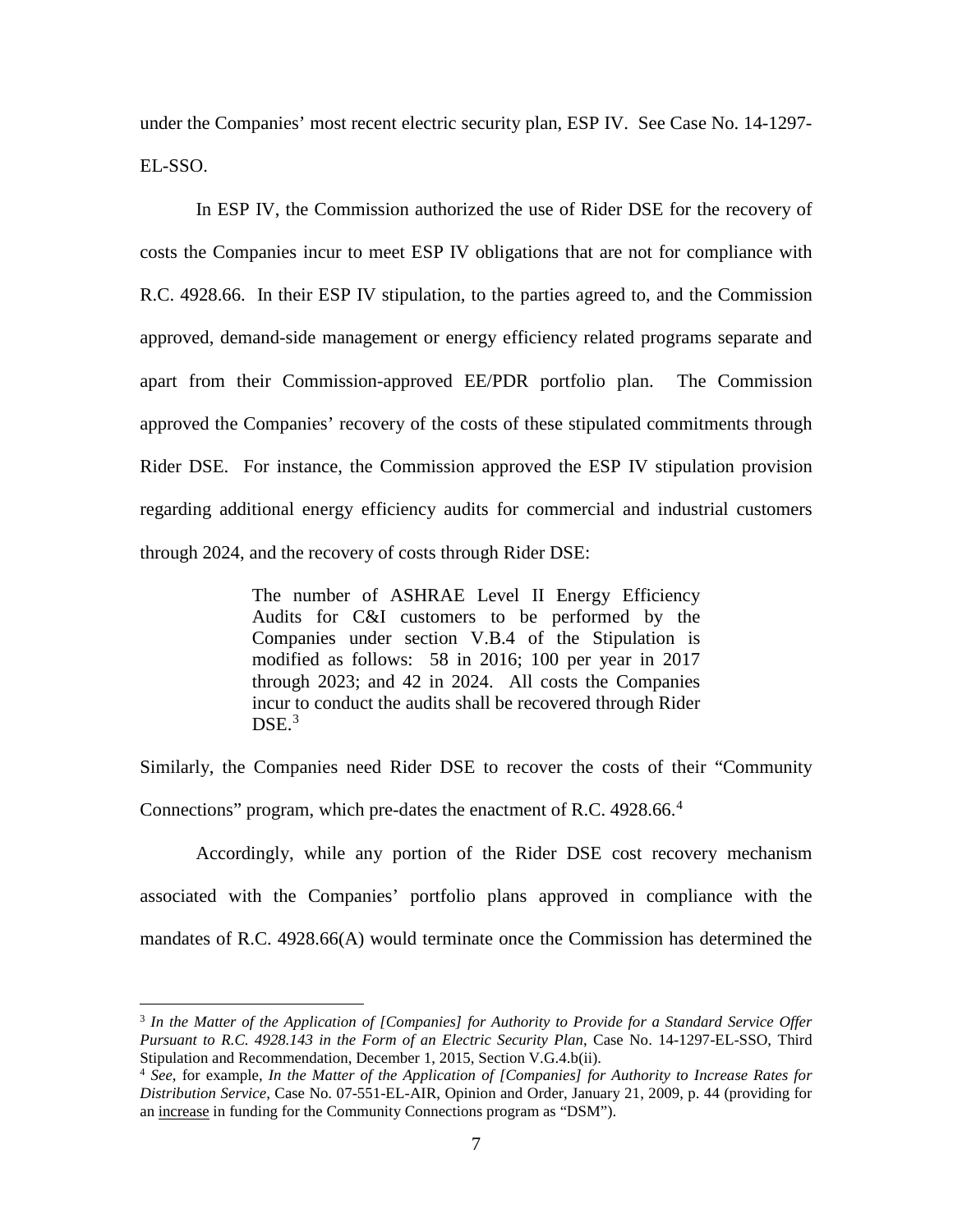17.5% statutory cap is satisfied in accordance with H.B. 6, Rider DSE must continue to exist in order for the Companies to recover costs of meeting their commitments under ESP IV.

#### **III. CONCLUSION**

The Companies agree that the Commission should terminate mandated EE/PDR programs once the Commission determines, in accordance with H.B. 6, that the statutory 17.5% cap has been met. H.B. 6 requires that calculation to occur after December 31, 2020, consistent with H.B. 6's extension of existing EE/PDR portfolio plans through December 31, 2020. This ensures an orderly termination of the EE/PDR mandates of R.C. 4928.66 and is in the best interest of customers, EE/PDR vendors, and EDUs. Once the Commission has determined that the statutory cap of 17.5% has been met, after December 31, 2020, the Commission should terminate mandated EE/PDR programs, while allowing customers to participate in EDUs' voluntary EE/PDR programs. The Companies should recover all costs associated with any voluntary programs approved by the Commission, and all costs associated with energy efficiency related commitments from their ESP IV.

Respectfully submitted,

*/s/ Robert M. Endris* Robert M. Endris (0089886) FirstEnergy Service Company 76 S. Main Street Akron, OH 44308 Telephone: (330) 384-5728 Facsimile: (330) 384-3875 E-mail: rendris@firstenergycorp.com

Attorney for Ohio Edison Company,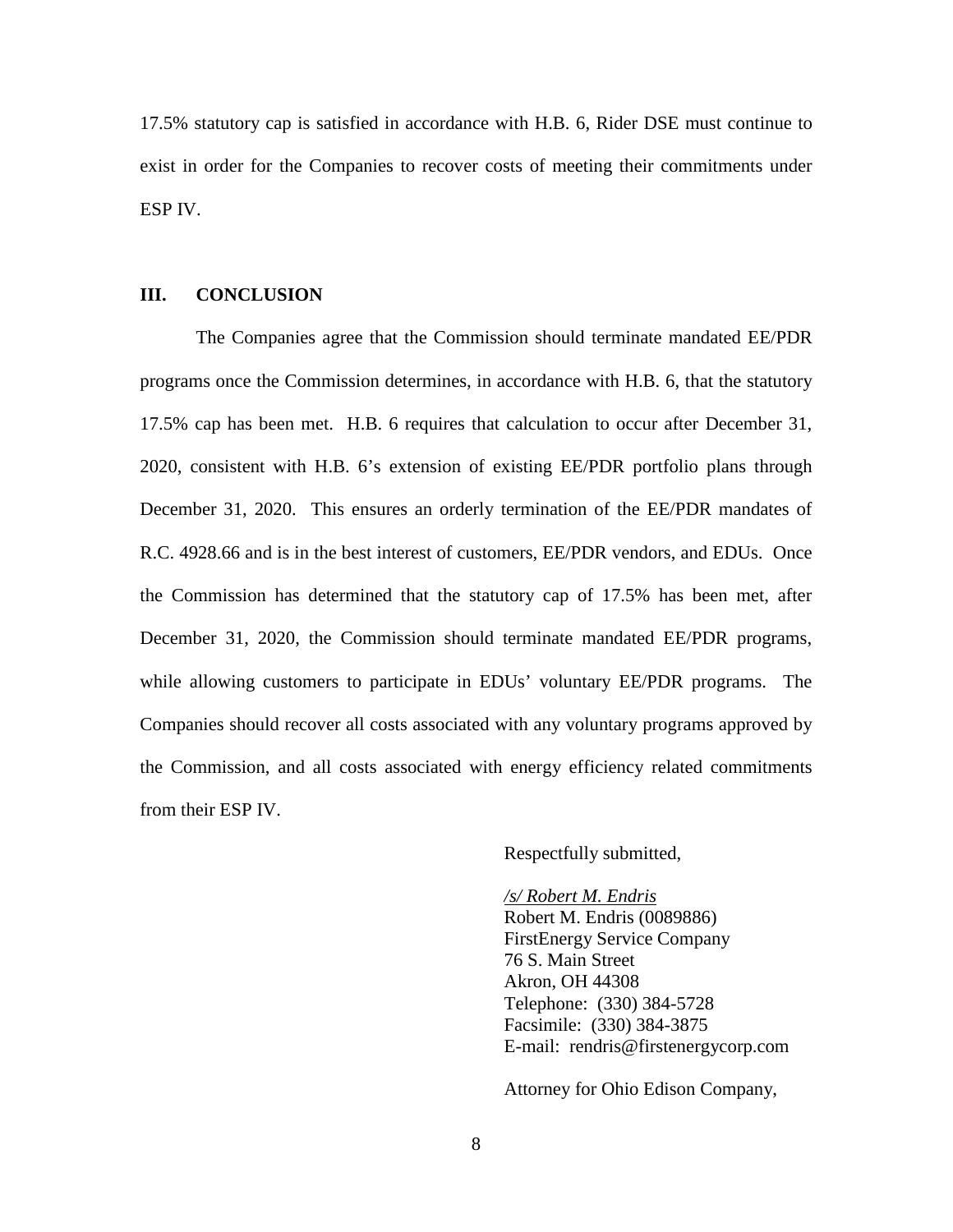The Cleveland Electric Illuminating Company and The Toledo Edison Company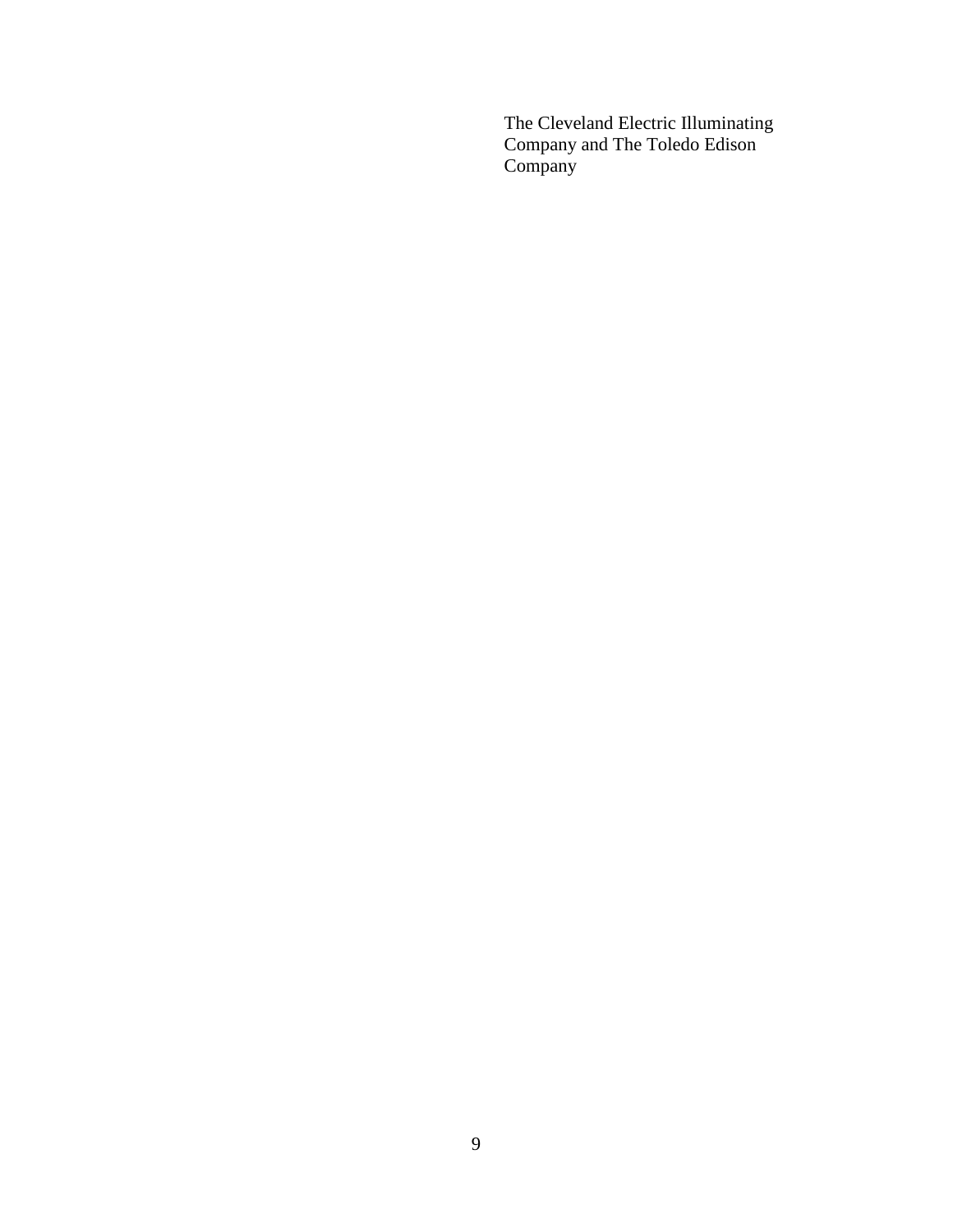# **CERTIFICATE OF SERVICE**

I certify that these Comments were filed electronically through the Docketing Information System of the Public Utilities Commission of Ohio on this 25<sup>th</sup> day of November, 2019.

/s/ *Robert M. Endris*\_\_\_\_\_\_\_\_\_\_\_\_\_

*One of the Attorneys for Ohio Edison Company, The Cleveland Electric Illuminating Company and The Toledo Edison Company*